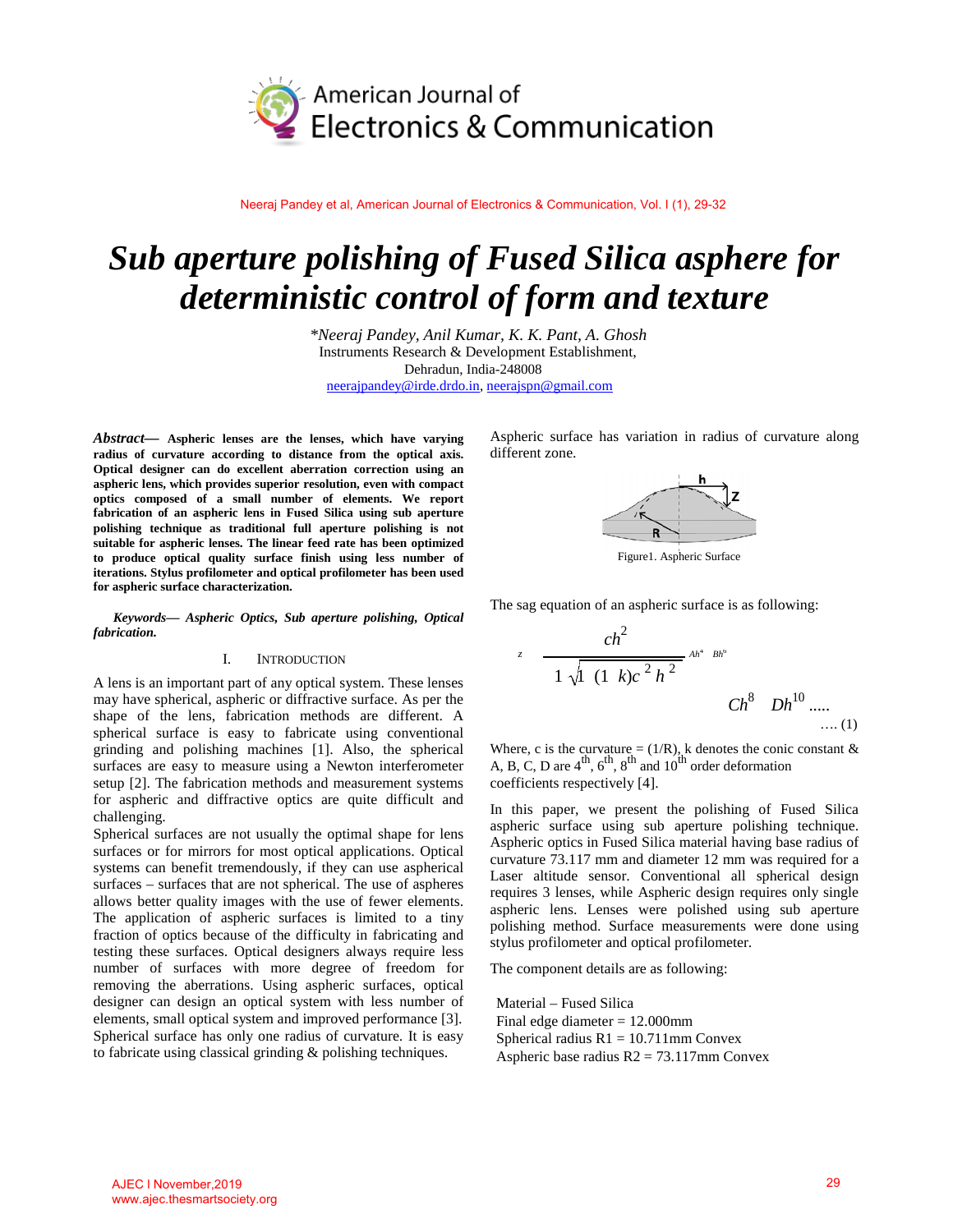



Figure 2.Sag Profile of Fused Silica asphere

Figure 2 shows the sag profile analysis. The red, green and blue curves show the sphere sag, asphere sag and the departure of asphere from base sphere respectively. The maximum departure at the edge is 50 m. The sag analysis shows that the surface is convex at the center while it is being concave at the edges. The curvature is changing form center to edge and there is inflection point. This behavior of asphere creates problem in polishing as well as in testing of surface.

# II. SUB APERTURE POLISHING TECHNIQUE

Full aperture technique is best suited for spherical optics, while an aspheric surface has zonal departures in various zones. A full aperture polishing tool cannot correct aspheric surface therefore using a smaller sub aperture tool, we will get finer corrections over the various zones [5]. The main difference between full aperture polishing and sub aperture polishing is that only a small section of the aperture is in contact with the polishing tool in sub aperture polishing.

Classical full aperture polishing method uses pitch or polyurethane pad for polisher. We cannot vary the polishing spot in full aperture polishing. The spot size of a membrane based sub aperture tool can be controlled by the application of pressure.

In sub aperture polishing, the tool and polishing medium selection is driven by the localized radius of asphere as well as the material properties. We used polyurethane (LP66) and Uninap cloth for various polishing cycles [6].



Figure 3. (a) Sub aperture tool (b) Sub aperture tool geometry



Precess

angle





Figure 4. (a) Mounting tool (b) Polishing tool

Sub aperture tool geometry is shown in figure 3(b). We have developed a mounting tool in stainless steel material for easy mounting of aspheric lens and to remove centering error problem due to mounting. A sub aperture polishing tool is shown in figure 4(b).

#### III. GRINDING OF ASPHERICS SURFACE

First, both the surfaces were grinded flat and edging of the part was done up to 14 mm diameter. Aspheric surface was generated using diamond cup tools having different grit sizes-D46, D17, D6. For aspheric surface, first a best fit radius was generated to reduce the excess material removal. In the figure 5 yellow, green and red curve show asphere sag, best fit sphere and the deviation of best fit sphere respectively



Figure 5. Best fit radius calculation





Figure 6. (a) Cup tool grinding (b) Grinded surface profile –Peak

to Valley (PV) 1.5 m

# IV. POLISHING, MEASUREMENT & SUCCESSIVE **ITERATIONS**

Material removal rate during the optical polishing can be defined by the Preston's equation [7] and it depends up on the tool pressure and relative velocity between tool and the lens surface.

*dm c PV* …………….. (2) *dt <sup>p</sup>*0*<sup>r</sup>*

where  $dm/dt$  is the average thickness removal rate,  $P_0$  is the applied pressure, and  $V_r$  is the average relative velocity of the polishing particle relative to the substrate. The Preston's constant  $(c_p)$  describes molecular level effects during the polishing process. The rate of removal increases linearly with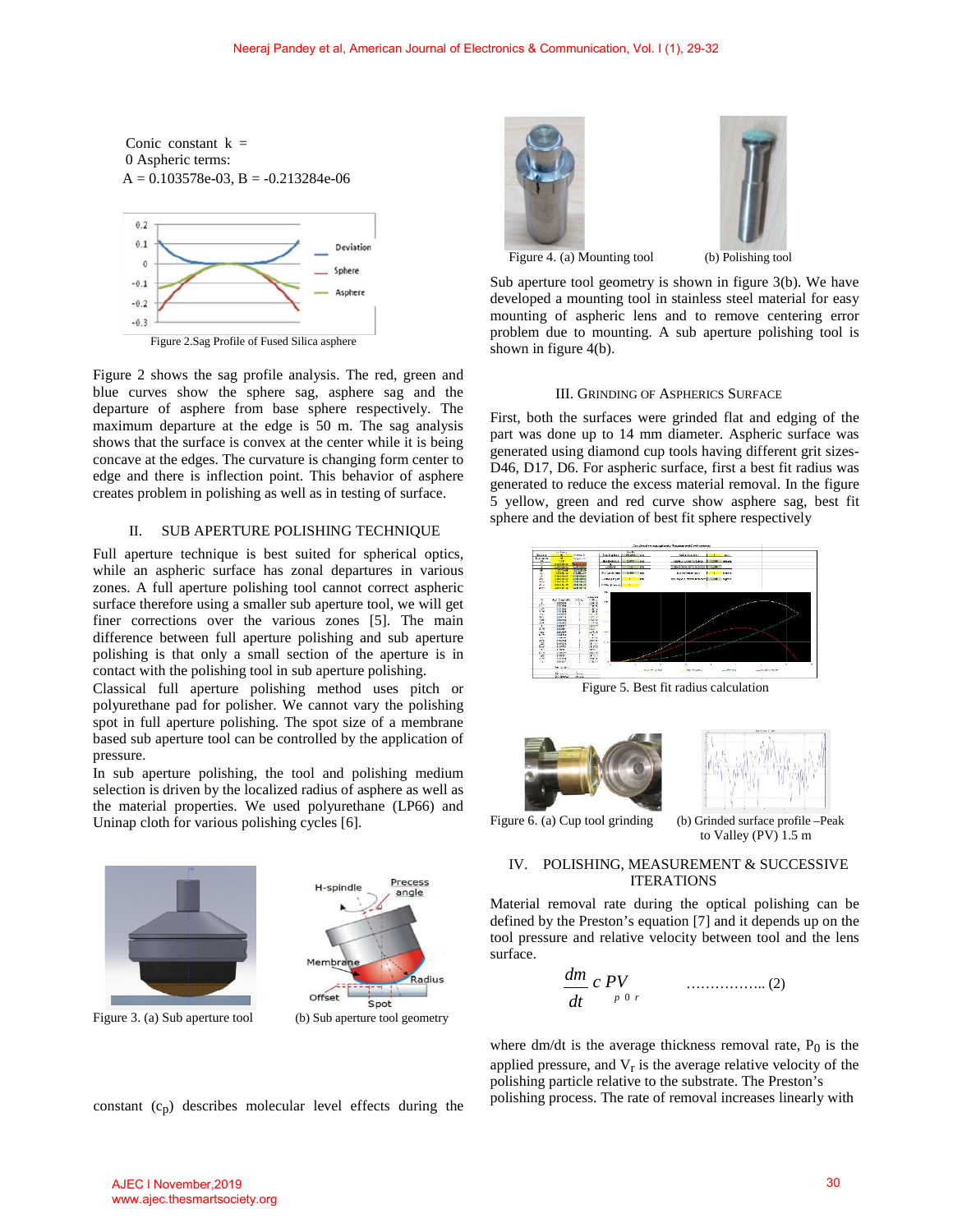pressure and velocity. By changing the relative velocity between polishing tool and substrate, one can achieve desired material removal at the substrate. In our method of sub aperture polishing, we have described material removal in terms of variable linear feed rate over the part and dwell time approach has been applied for material removal [8].

We have used raster polishing mode for polishing of Fused Silica aspheric surface for local corrections. In raster polishing mode, job axis (C-Axis) is stationary while tool is moving either along X-axis or Y-axis. During raster polishing, feed rate is variable as per the error profile of the surface. Hence material removal rate is different in different regions of surface and we get desired material removal at surface along different regions.

First, we have done polishing trials on a Fused Silica flat surface having diameter 25 mm. The flat surface has been polished using different feed rates in seven polishing iterations. The roughness of the flat surface has been measured after each polishing cycle. It was observed that a lower value of feed rate gives better polishing quality.



The polishing time at different feed rates is also monitored. The lower feed rate polishing cycle takes much time. So there is a trade of between polishing quality and polishing time. As per the required surface accuracy, the linear feed rate and polishing time has been optimized for the polishing for fused silica asphere.



Figure 8. Polishing time and linear feed rate

Polyurethane pad is used for pre-polishing due to fast cutting action. The polishing tool is dressed after two polishing runs and Uninap cloth has been used in final polishing runs for surface roughness improvements. The polishing medium depends upon the material to be polished. For optical glasses, Cerium Oxide is the choice of material as polishing medium [9]. Cerium Oxide having particle size 1 micron with deionized water is used in polishing slurry. The slurry density was maintained 1.3 gm/cm3 and room temperature was maintained at 24  $^{0}$ C.

Raster mode has been chosen over the sync-spiral polishing mode because grinded surface is very good and surface peak to valley (PV) is of the order of 1.5 m. Surface profile measurements were done using Form Talysurf contact profilometer. Linear feed rate has been optimized as per the surface profile measurements and required corrections. Feed rate values between 20 mm/minute to 80 mm/minute provide good surface finish. Feed rate values more than 80 mm/minute degrade the surface while feed rate values less than 20 mm/minute takes longer polishing time. The feed rate is moderated as per the required material removal at a particular place.

Figures 9 to 13 show the feed rate profiles and surface profiles in various polishing cycles. After first polishing cycle, the measured surface profile is shown in figure 10(a). In this surface profile, more material has been removed at the central part as compared to material removed at the outer zonal part. In next polishing cycle, feed rate (figure 10b) is moderated such that high feed rate is at central part while lower feed rate at the outer zonal part. Hence material removal rate is small at the central part while it is more at the outer zonal part. Using this approach to moderate linear feed rate, the surface peak to valley (PV) was reduced in successive polishing iterations.



Figure 9. (a) Initial Surface profile (PV-1.5 m) after grinding (b) Feed rate in Ist polishing cycle



Figure 10. (a) Surface profile (PV-1.3 m) after Ist polishing cycle (b) Feed rate in IInd polishing cycle